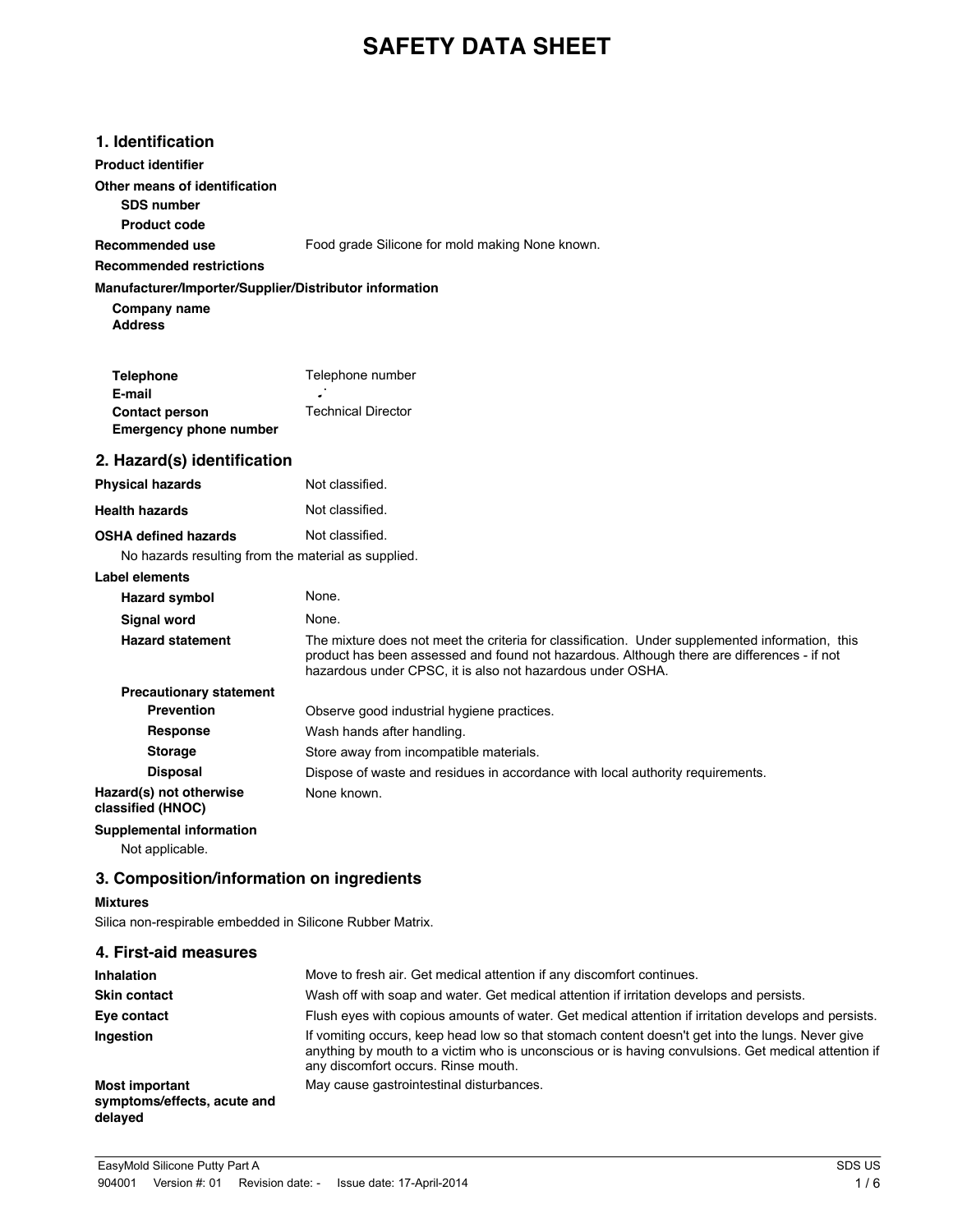| Indication of immediate<br>medical attention and special<br>treatment needed | Treat symptomatically.                                                                                                                                                                                      |
|------------------------------------------------------------------------------|-------------------------------------------------------------------------------------------------------------------------------------------------------------------------------------------------------------|
| <b>General information</b>                                                   | Ensure that medical personnel are aware of the material(s) involved, and take precautions to<br>protect themselves.                                                                                         |
| 5. Fire-fighting measures                                                    |                                                                                                                                                                                                             |
| Suitable extinguishing media                                                 | Foam. Dry chemical powder. Carbon dioxide (CO2). Water fog.                                                                                                                                                 |
| Unsuitable extinguishing<br>media                                            | Water. Do not use water jet as an extinguisher, as this will spread the fire.                                                                                                                               |
| Specific hazards arising from<br>the chemical                                | During fire, gases hazardous to health may be formed.                                                                                                                                                       |
| Special protective equipment<br>and precautions for firefighters             | Self-contained breathing apparatus and full protective clothing must be worn in case of fire.                                                                                                               |
| <b>Fire-fighting</b><br>equipment/instructions                               | Move container from fire area if it can be done without risk.                                                                                                                                               |
| <b>Specific methods</b>                                                      | Use standard firefighting procedures and consider the hazards of other involved materials.                                                                                                                  |
| <b>General fire hazards</b>                                                  | No unusual fire or explosion hazards noted.                                                                                                                                                                 |
| 6. Accidental release measures                                               |                                                                                                                                                                                                             |
| Personal precautions,<br>protective equipment and<br>emergency procedures    | Ensure adequate ventilation. Avoid inhalation of vapors/dust and contact with skin and eyes. Wear<br>protective clothing as described in Section 8 of this safety data sheet.                               |
| Methods and materials for<br>containment and cleaning up                     | Keep unnecessary personnel away. The product is immiscible with water and will sediment in<br>water systems.                                                                                                |
|                                                                              | Stop the flow of material, if this is without risk. Dike the spilled material, where this is possible.<br>Cover with plastic sheet to prevent spreading. Absorb in vermiculite, dry sand or earth and place |

into containers. Following product recovery, flush area with water.

Never return spills to original containers for re-use. Collect and dispose of spillage as indicated in section 13 of the SDS.

**Environmental precautions** Avoid release to the environment.

#### **7. Handling and storage**

Precautions for safe handling Avoid breathing mist or vapor. Avoid contact with eyes, skin, and clothing. Good personal hygiene is necessary. Wash hands and contaminated areas with water and soap before leaving the work site. Observe good industrial hygiene practices. Store in tightly closed original container in a dry, cool and well-ventilated place. Store away from

**Conditions for safe storage, including any incompatibilities**

#### **8. Exposure controls/personal protection**

#### **Occupational exposure limits**

#### **US. OSHA Table Z-1 Limits for Air Contaminants (29 CFR 1910.1000)**

incompatible materials.

| <b>Components</b>                           | <b>Type</b> | Value              | <b>Form</b>          |  |
|---------------------------------------------|-------------|--------------------|----------------------|--|
| Mineral Oil (CAS                            | <b>PEL</b>  | $5 \text{ mg/m}$ 3 | Mist.                |  |
| Proprietary)                                |             |                    |                      |  |
| US. OSHA Table Z-3 (29 CFR 1910.1000)       |             |                    |                      |  |
| <b>Components</b>                           | <b>Type</b> | Value              |                      |  |
| Mica (CAS Proprietary)                      | TWA         | 20 mppcf           |                      |  |
| Silica (CAS Proprietary)                    | <b>TWA</b>  | $0.8$ mg/m $3$     |                      |  |
|                                             |             | 20 mppcf           |                      |  |
| <b>US. ACGIH Threshold Limit Values</b>     |             |                    |                      |  |
| <b>Components</b>                           | <b>Type</b> | Value              | <b>Form</b>          |  |
| Mica (CAS Proprietary)                      | <b>TWA</b>  | $3$ mg/m $3$       | Respirable fraction. |  |
| US. NIOSH: Pocket Guide to Chemical Hazards |             |                    |                      |  |
|                                             |             |                    |                      |  |
| <b>Components</b>                           | <b>Type</b> | Value              | Form                 |  |
| Mica (CAS Proprietary)                      | <b>TWA</b>  | $3$ mg/m $3$       | Respirable.          |  |
| Mineral Oil (CAS<br>Proprietary)            | <b>STEL</b> | $10 \text{ mg/m}$  | Mist.                |  |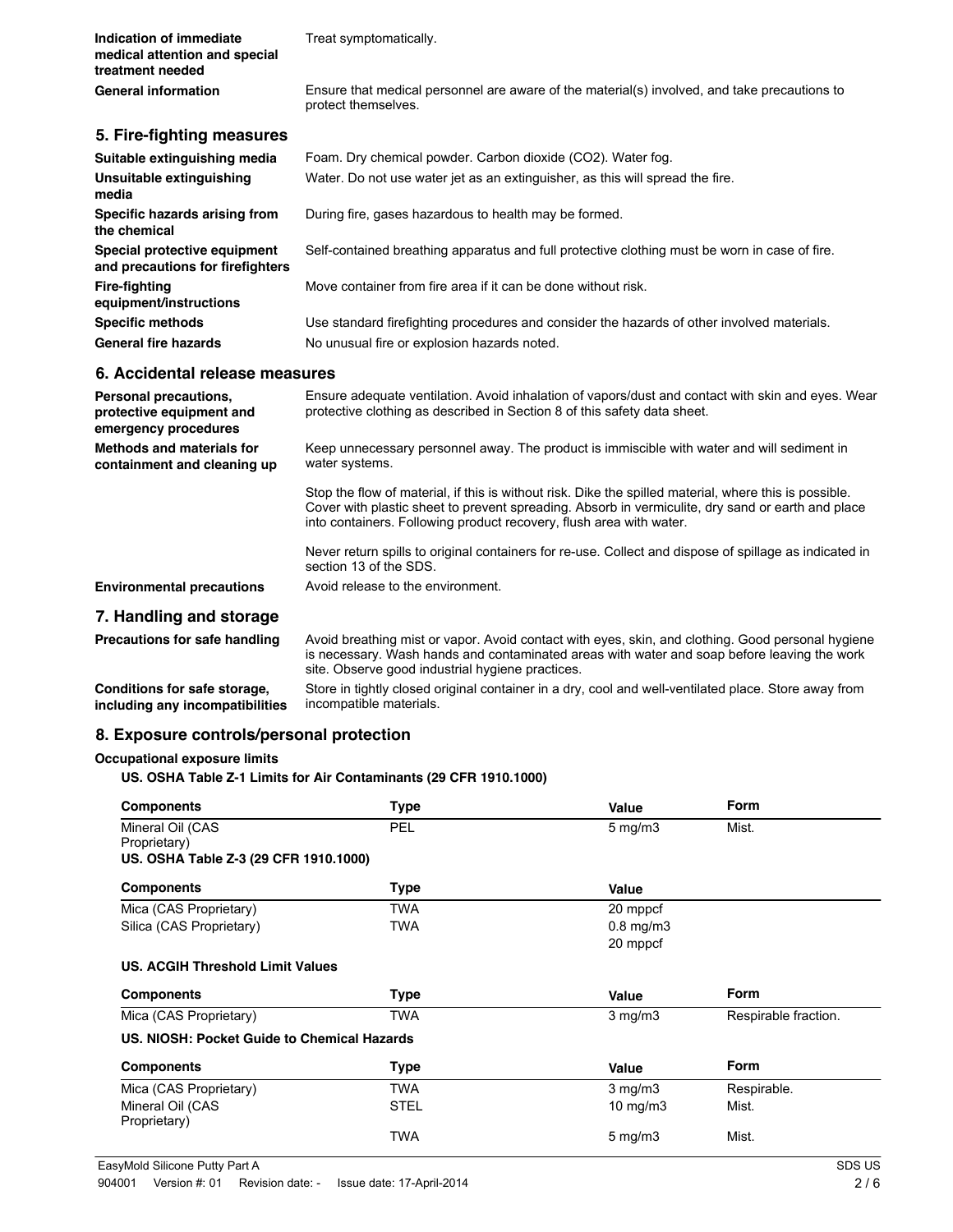#### **US. NIOSH: Pocket Guide to Chemical Hazards**

| <b>Components</b>                        | Type                                                                                                                                                                                                                                                                                                                                        | Value              | <b>Form</b> |
|------------------------------------------|---------------------------------------------------------------------------------------------------------------------------------------------------------------------------------------------------------------------------------------------------------------------------------------------------------------------------------------------|--------------------|-------------|
| Silica (CAS Proprietary)                 | TWA                                                                                                                                                                                                                                                                                                                                         | $6 \text{ mg/m}$ 3 |             |
| <b>Biological limit values</b>           | No biological exposure limits noted for the ingredient(s).                                                                                                                                                                                                                                                                                  |                    |             |
| <b>Exposure guidelines</b>               | The ingredients in this product are encapsulated within the polymer matrix, therefore no exposure<br>to these materials is expected during normal use/handling of this product. The exposure limits<br>listed are provided for information purpose only. Use personal protective equipment as required.<br>Keep working clothes separately. |                    |             |
| Appropriate engineering<br>controls      | Provide adequate general and local exhaust ventilation.                                                                                                                                                                                                                                                                                     |                    |             |
|                                          | Individual protection measures, such as personal protective equipment                                                                                                                                                                                                                                                                       |                    |             |
| Eye/face protection                      | Wear approved safety glasses or goggles.                                                                                                                                                                                                                                                                                                    |                    |             |
| <b>Skin protection</b>                   |                                                                                                                                                                                                                                                                                                                                             |                    |             |
| <b>Hand protection</b>                   | Wear suitable gloves as a good hygiene practice.                                                                                                                                                                                                                                                                                            |                    |             |
| Other                                    | It is a good industrial hygiene practice to minimize skin contact.                                                                                                                                                                                                                                                                          |                    |             |
| <b>Respiratory protection</b>            | No specific recommendations.                                                                                                                                                                                                                                                                                                                |                    |             |
| <b>Thermal hazards</b>                   | Wear appropriate thermal protective clothing, when necessary.                                                                                                                                                                                                                                                                               |                    |             |
| <b>General hygiene</b><br>considerations | When using, do not eat, drink or smoke. Always observe good personal hygiene measures, such<br>as washing after handling the material and before eating, drinking, and/or smoking. Routinely wash<br>work clothing and protective equipment to remove contaminants.                                                                         |                    |             |

| Appearance                                        | White Paste.                                                                                                                                                                 |
|---------------------------------------------------|------------------------------------------------------------------------------------------------------------------------------------------------------------------------------|
| <b>Physical state</b>                             | Liquid.                                                                                                                                                                      |
| <b>Form</b>                                       | Paste.                                                                                                                                                                       |
| Color                                             | White.                                                                                                                                                                       |
| Odor                                              | Odorless.                                                                                                                                                                    |
| <b>Odor threshold</b>                             | Not available.                                                                                                                                                               |
| pH                                                | Not applicable.                                                                                                                                                              |
| Melting point/freezing point                      | Not available.                                                                                                                                                               |
| Initial boiling point and boiling<br>range        | Not available.                                                                                                                                                               |
| <b>Flash point</b>                                | Not available.                                                                                                                                                               |
| <b>Evaporation rate</b>                           | Not available.                                                                                                                                                               |
| Flammability (solid, gas)                         | Not available.                                                                                                                                                               |
| Upper/lower flammability or explosive limits      |                                                                                                                                                                              |
| <b>Flammability limit - lower</b><br>(%)          | Not available.                                                                                                                                                               |
| <b>Flammability limit - upper</b><br>$(\%)$       | Not available.                                                                                                                                                               |
| Explosive limit - lower (%)                       | Not available.                                                                                                                                                               |
| Explosive limit - upper (%)                       | Not available.                                                                                                                                                               |
| Vapor pressure                                    | Not available.                                                                                                                                                               |
| Vapor density                                     | Not available.                                                                                                                                                               |
| <b>Relative density</b>                           | Not available.                                                                                                                                                               |
| Solubility(ies)                                   |                                                                                                                                                                              |
| Solubility (water)                                | Virtually insoluble.                                                                                                                                                         |
| <b>Partition coefficient</b><br>(n-octanol/water) | Not available.                                                                                                                                                               |
| <b>Auto-ignition temperature</b>                  | Not available.                                                                                                                                                               |
| <b>Decomposition temperature</b>                  | Not available.                                                                                                                                                               |
| <b>Viscosity</b>                                  | Not available.                                                                                                                                                               |
| 10. Stability and reactivity                      |                                                                                                                                                                              |
| Reactivity                                        | The product is stable and non-reactive under normal conditions of use, storage and transport.<br>Please read and follow all technical instructions provided by manufacturer. |
| <b>Chemical stability</b>                         | Stable under normal temperature conditions and recommended use.                                                                                                              |

## **9. Physical and chemical properties**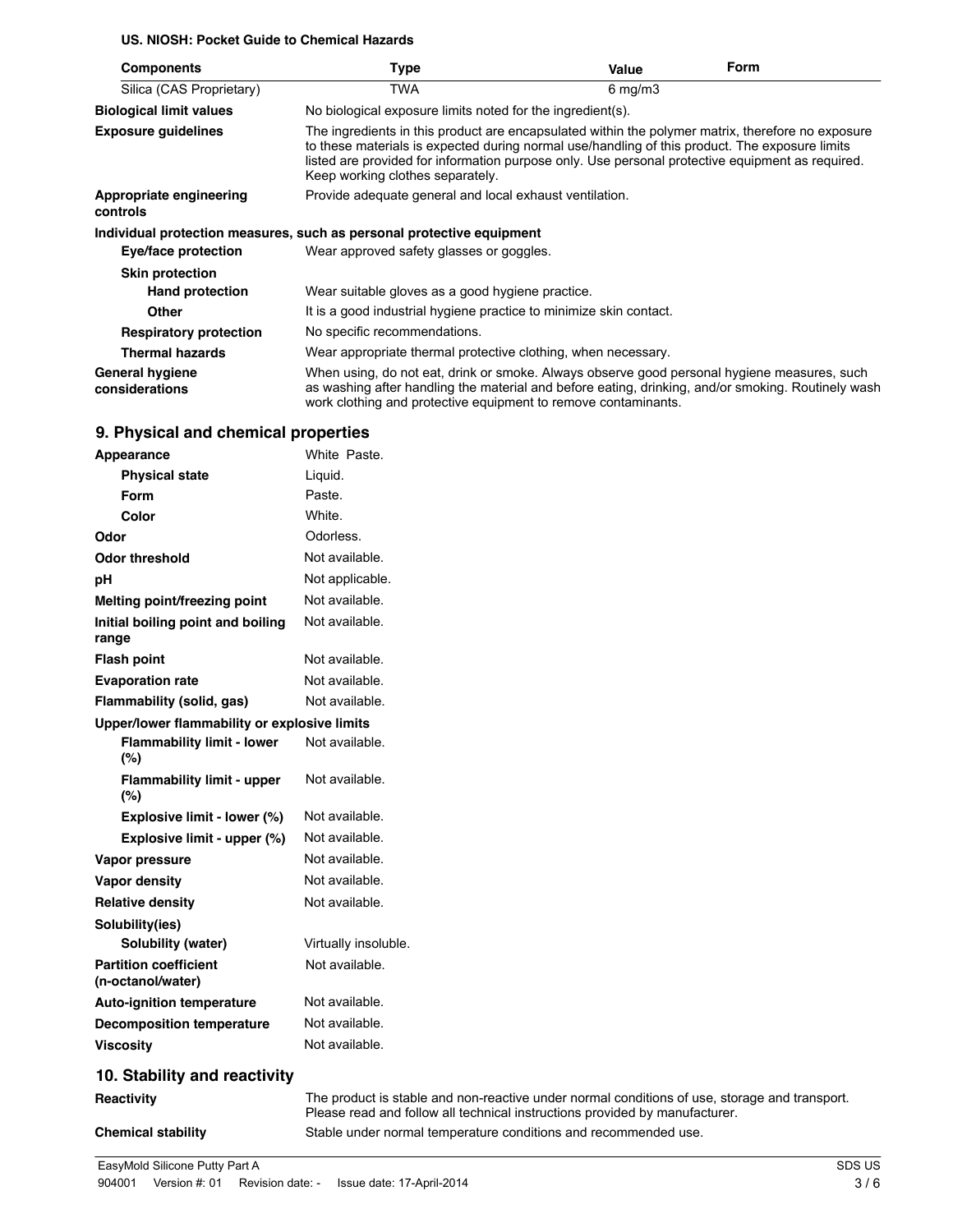| Possibility of hazardous<br>reactions      | Hazardous polymerization does not occur.                                                                                                                   |
|--------------------------------------------|------------------------------------------------------------------------------------------------------------------------------------------------------------|
| <b>Conditions to avoid</b>                 | Avoid incompatible materials and intense heat.                                                                                                             |
| Incompatible materials                     | Strong oxidizing agents. Chlorine. Avoid using items that contain sulfur such as masking tape.<br>clays and latex gloves or soap which contains stearates. |
| <b>Hazardous decomposition</b><br>products | Carbon oxides. Exposure to air over extended period of time at 150°C or greater can cause the<br>formation of formaldehyde which is a known carcinogen.    |

## **11. Toxicological information**

#### **Information on likely routes of exposure**

| Ingestion                                                                          | May cause discomfort if swallowed. Expected to be a low ingestion hazard.                                            |
|------------------------------------------------------------------------------------|----------------------------------------------------------------------------------------------------------------------|
| Inhalation                                                                         | Under normal conditions of intended use, this material is not expected to be an inhalation hazard.                   |
| <b>Skin contact</b>                                                                | Prolonged skin contact may cause dermatitis.                                                                         |
| Eye contact                                                                        | This product may cause slight irritation to the eyes.                                                                |
| Symptoms related to the<br>physical, chemical and<br>toxicological characteristics | Exposed individuals may experience eye tearing, redness, and discomfort. May cause<br>gastrointestinal disturbances. |

#### **Information on toxicological effects**

**Acute toxicity** May cause discomfort if swallowed.

| <b>Components</b>                                     | <b>Species</b>                                                                                                      | <b>Test Results</b> |  |
|-------------------------------------------------------|---------------------------------------------------------------------------------------------------------------------|---------------------|--|
| Silica (CAS Proprietary)                              |                                                                                                                     |                     |  |
| Acute                                                 |                                                                                                                     |                     |  |
| Oral                                                  |                                                                                                                     |                     |  |
| LD50                                                  | Rat                                                                                                                 | 3160 mg/kg          |  |
|                                                       | * Estimates for product may be based on additional component data not shown.                                        |                     |  |
| Skin corrosion/irritation                             | Not expected to be a primary skin irritant.                                                                         |                     |  |
| Serious eye damage/eye<br>irritation                  | This product may cause slight irritation to the eyes.                                                               |                     |  |
| Respiratory or skin sensitization                     |                                                                                                                     |                     |  |
| <b>Respiratory sensitization</b>                      | Knowledge about sensitization hazard is incomplete.                                                                 |                     |  |
| <b>Skin sensitization</b>                             | Knowledge about sensitization hazard is incomplete.                                                                 |                     |  |
| Germ cell mutagenicity                                | No component of this product present at levels greater than or equal to 0.1% is identified as a<br>mutagen by OSHA. |                     |  |
| Carcinogenicity                                       | This product is not considered to be a carcinogen by IARC, ACGIH, NTP, or OSHA.                                     |                     |  |
|                                                       | <b>IARC Monographs. Overall Evaluation of Carcinogenicity</b>                                                       |                     |  |
| Silica (CAS Proprietary)                              | 3 Not classifiable as to carcinogenicity to humans.                                                                 |                     |  |
| <b>Reproductive toxicity</b>                          | No data available.                                                                                                  |                     |  |
| Specific target organ toxicity -<br>single exposure   | No data available.                                                                                                  |                     |  |
| Specific target organ toxicity -<br>repeated exposure | No data available.                                                                                                  |                     |  |
| <b>Aspiration hazard</b>                              | Knowledge about health hazard is incomplete.                                                                        |                     |  |
| <b>Chronic effects</b>                                | Based on available data, the classification criteria are not met.                                                   |                     |  |
| <b>Further information</b>                            | No other specific acute or chronic health impact noted.                                                             |                     |  |
| 12. Ecological information                            |                                                                                                                     |                     |  |
| <b>Ecotoxicity</b>                                    | The product is not expected to be hazardous to the environment.                                                     |                     |  |
| Persistence and degradability                         | No data is available on the degradability of this product.                                                          |                     |  |
|                                                       |                                                                                                                     |                     |  |

| No data is available on the degradability of this product. |
|------------------------------------------------------------|
| No data available on bioaccumulation.                      |
| No data available.                                         |
| None known.                                                |
|                                                            |

## **13. Disposal considerations**

| <b>Disposal instructions</b> | Dispose of waste material according to Local, State, Federal, and Provincial Environmental<br>Regulations. |
|------------------------------|------------------------------------------------------------------------------------------------------------|
| Local disposal regulations   | Dispose in accordance with all applicable regulations.                                                     |
| Hazardous waste code         | Not regulated.                                                                                             |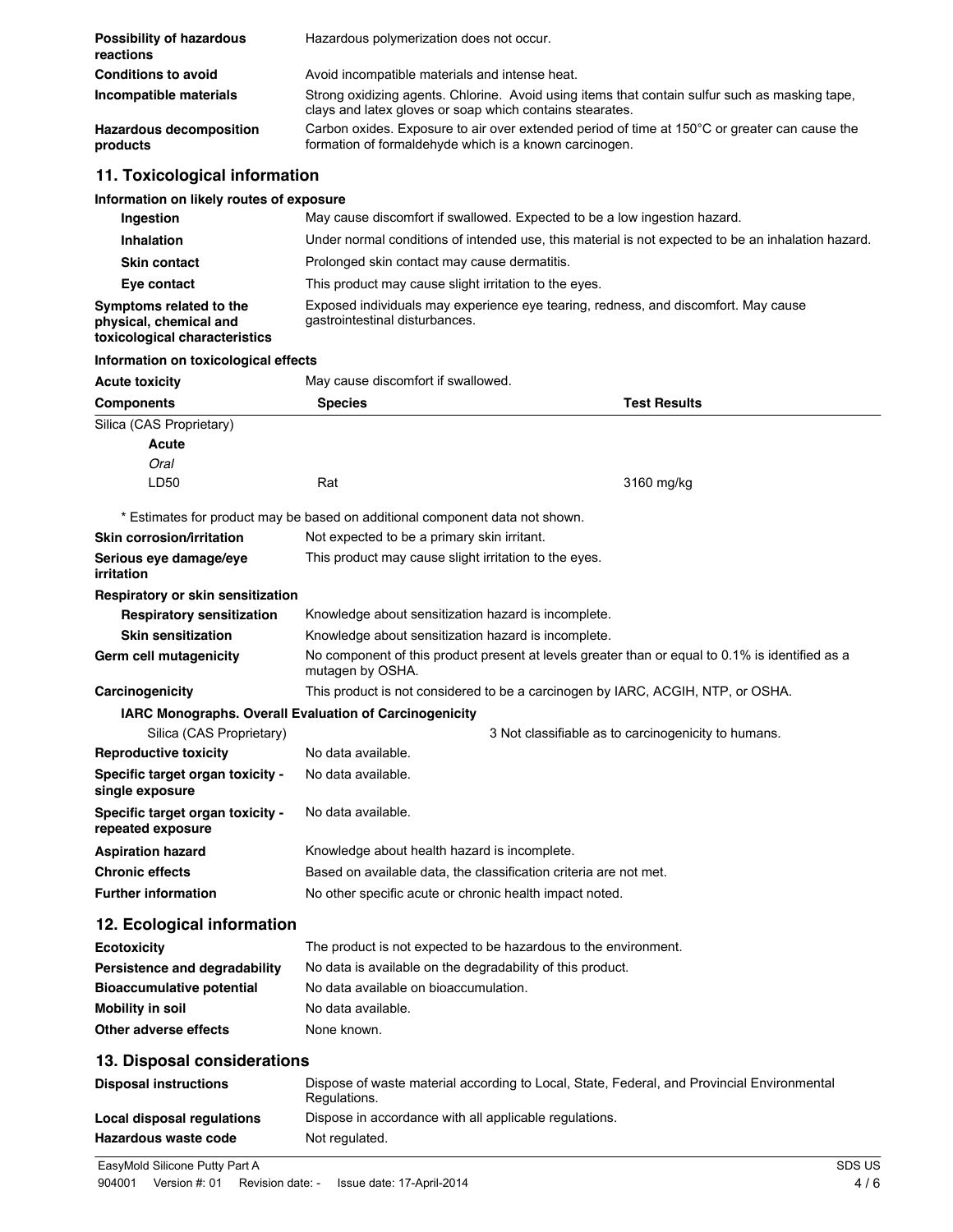**Waste from residues / unused products** Dispose of in accordance with local regulations. Do not allow this material to drain into sewers/water supplies. **Contaminated packaging** Since emptied containers may retain product residue, follow label warnings even after container is emptied.

#### **14. Transport information**

#### **DOT**

Not regulated as dangerous goods.

#### **IATA**

Not regulated as dangerous goods.

#### **IMDG**

Not regulated as dangerous goods.

**Transport in bulk according to** Not applicable. **Annex II of MARPOL 73/78 and the IBC Code**

#### **15. Regulatory information**

#### **US federal regulations** One or more components are not listed on TSCA.

#### **TSCA Section 12(b) Export Notification (40 CFR 707, Subpt. D)**

Not regulated.

#### **US. OSHA Specifically Regulated Substances (29 CFR 1910.1001-1050)** Not listed.

**CERCLA Hazardous Substance List (40 CFR 302.4)**

Not listed.

#### **Superfund Amendments and Reauthorization Act of 1986 (SARA)**

**Hazard categories** Immediate Hazard - No Delayed Hazard - No Fire Hazard - No Pressure Hazard - No Reactivity Hazard - No

#### **SARA 302 Extremely hazardous substance**

Not listed.

#### **SARA 311/312 Hazardous chemical** No

**SARA 313 (TRI reporting)**

Not regulated.

#### **Other federal regulations**

**Clean Air Act (CAA) Section 112 Hazardous Air Pollutants (HAPs) List**

#### Not regulated.

**Clean Air Act (CAA) Section 112(r) Accidental Release Prevention (40 CFR 68.130)**

Not regulated.

**Safe Drinking Water Act (SDWA)** Not regulated.

#### **US state regulations**

#### **US. Massachusetts RTK - Substance List**

Mineral Oil (CAS Proprietary) Silica (CAS Proprietary)

**US. New Jersey Worker and Community Right-to-Know Act**

Mineral Oil (CAS Proprietary)

#### **US. Pennsylvania Worker and Community Right-to-Know Law**

Mineral Oil (CAS Proprietary) Silica (CAS Proprietary)

## **US. Rhode Island RTK**

Not regulated.

#### **US. California Proposition 65**

This product does not contain a chemical known to the State of California to cause cancer, birth defects or other reproductive harm.

#### **US - California Proposition 65 - Carcinogens & Reproductive Toxicity (CRT): Listed substance** Not listed.